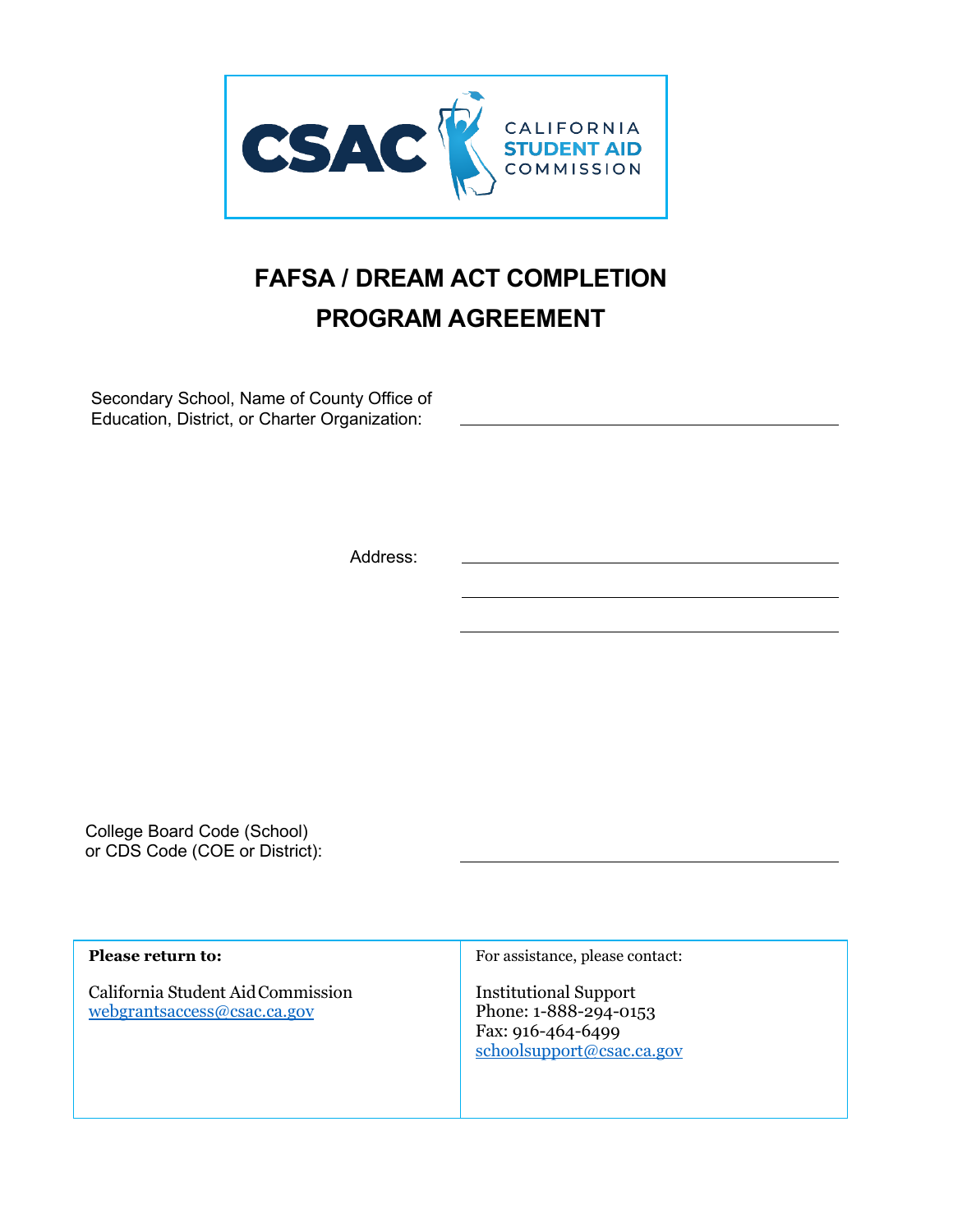## **ARTICLE I – FAFSA / DREAM ACT COMPLETION PROGRAM – AUTHORITY**

The California Student Aid Commission ("Commission") is a State Grant Agency authorized to receive certain data received or generated by the U.S. Department of Education ("Department") concerning Free Application of Federal Student Aid (FAFSA) applicants because it administers State programs that provide financial assistance to students attending institutions of higher education. The Commission and the Department have entered into a Student Aid Internet Gateway Agreement ("SAIG Agreement") that authorizes the Commission to, among other things, disclose limited Institutional Student Information Record (ISIR) information to local educational agencies and secondary schools related to the determination of the completion status of a student's FAFSA and to facilitate providing assistance to such students in completing the FAFSA.

This Agreement establishes the conditions under which the Commission will disclose, and a Local Educational Agency (LEA) or Secondary School will receive, limited ISIR information as permitted under the terms of the SAIG Agreement. Disclosure of the limited ISIR data will be restricted to those students with whom the LEA or Secondary School has an "established relationship" as defined herein. The Local Educational Agency or Secondary School will be authorized to use the ISIR information for purposes of determining the completion status of a student's FAFSA and/or facilitating the delivery of assistance to students in completing the FAFSA.

This Agreement governs the terms and conditions of the eligibility of an LEA or Secondary School to participate in the FAFSA Completion Program. The Agreement also governs the terms and conditions under which an LEA or Secondary School receives information from the Commission for California DREAM Act students. An LEA's or Secondary School's failure to comply with the administrative and/or information security responsibilities set forth in this Agreement may result in the termination of this Agreement.

# **ARTICLE II – FAFSA / DREAM ACT COMPLETION PROGRAM – AGREEMENT**

This Agreement is between the Commission and **with an example 20**, an entity that is qualified to enter into this Agreement, as a result of its status as an: (check one)

- □ LOCAL EDUCATIONAL AGENCY A Local Educational Agency is a public board of education or other public authority legally constituted with a State for either administrative control of or direction of, or to perform service functions for, public elementary or secondary schools in a city, county, township, school district or other political subdivision of a State; or such combination of school districts or counties a State recognizes as an administrative agency for its public elementary schools and secondary schools; or any other public institution or agency that has an administrative control and direction of a public elementary or secondary school.
- □ **SECONDARY SCHOOL** A day or residential school that provides secondary education as determined under State law

The primary purpose of releasing limited ISIR data and/or California DREAM Act data containing personally identifiable student information is to allow the LEA or Secondary School to assist those students with whom it has an established relationship to use the ISIR / Cal ISIR information for purposes of determining the completion status of a student's FAFSA and/or facilitating the delivery of assistance to students in completing the FAFSA / DREAM Act. For purposes of this Agreement, an LEA or Secondary School has an established relationship with a student as follows: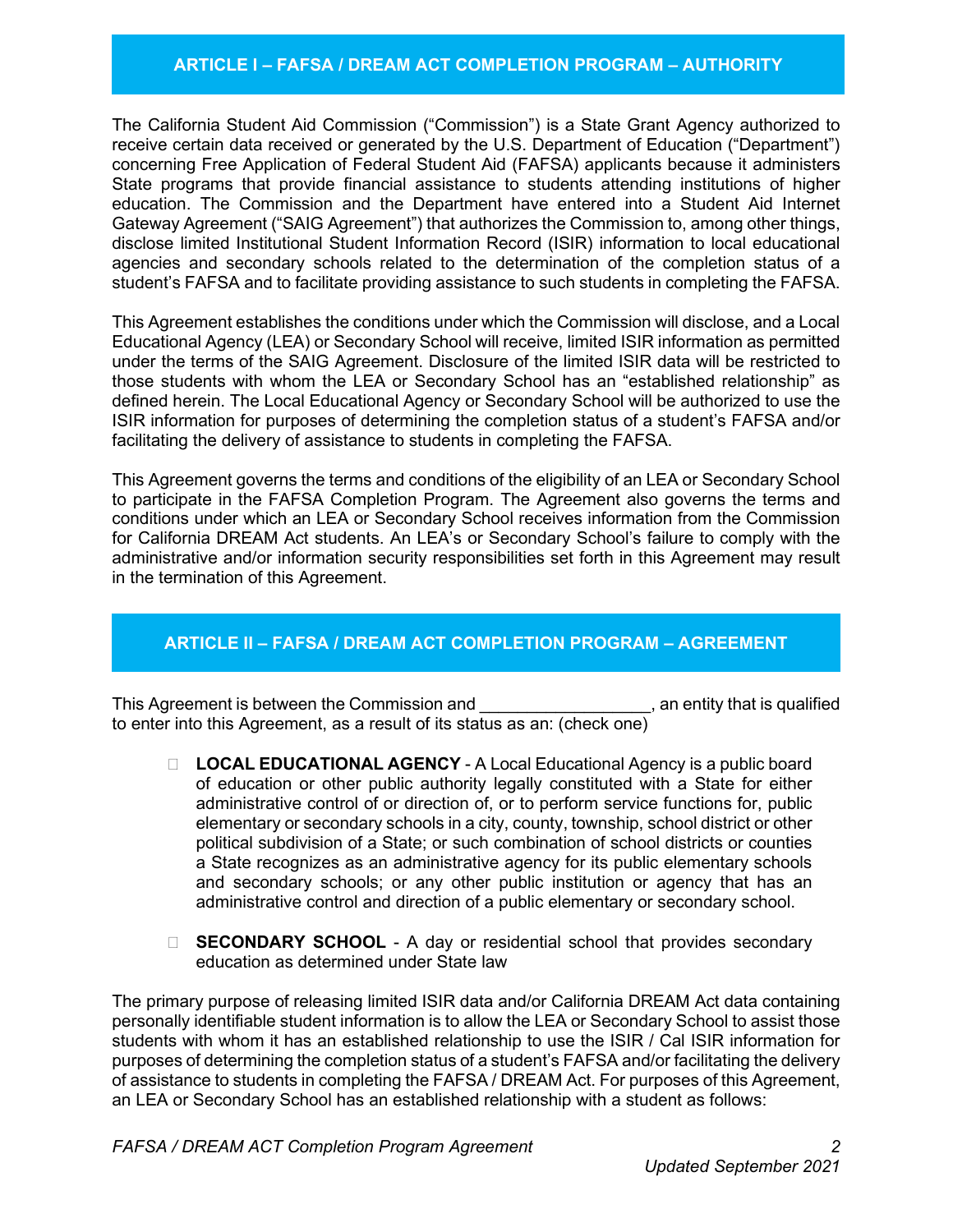**LEA**: An established relationship exists between a student FAFSA applicant and an LEA where the student applicant is enrolled in a secondary school under the legal authority of the LEA or the LEA otherwise is providing services to the FAFSA applicant.

**SECONDARY SCHOOL**: An established relationship exists between a student FAFSA applicant and a Secondary School where the student FAFSA applicant is enrolled in the secondary school itself or the secondary school otherwise is providing services to the FAFSA applicant.

This Agreement to allow the release of personally identifiable student information is written under the Family Educational Rights and Privacy Act (FERPA) (20 U.S.C. § 1232g; 34 CFR Part 99), a Federal law that protects the privacy of student education records. The law applies to all schools that receive funds under an applicable program of the U.S. Department of Education. For those students with whom the LEA / Secondary School has an established relationship, the Commission may release the following FAFSA Filing Status Information from the ISIR and/or the DREAM Act Filing Status Information from the Cal ISIR:

- o Student's first name;
- o Student's last name;
- o Student's date of birth;
- o Student's ZIP Code;
- o FAFSA submitted date (the date the FAFSA was submitted to the Department);
- o FAFSA processed date (the date the Department processed the FAFSA);
- o a Selected for Verification flag; and
- $\circ$  a FAFSA completion flag, as determined by the Agency (e.g., FAFSA not submitted, FAFSA complete, or FAFSA incomplete).

The Commission will release this student information with the understanding that:

- o No individual student data shall be identifiable in any reports not created specifically for the LEA or Secondary School;
- $\circ$  Qualified personnel at the LEA or Secondary School shall be proficient and experienced in managing secure, confidential data. The LEA or Secondary School agrees to restrict distribution of the ISIR data to qualified personnel; in no event will any personally identifiable information be released to any person or organization other than the qualified personnel of the LEA or Secondary School;
- $\circ$  Student data files shall be returned to return or destruction when no longer needed for the purposes for which the agreement to release personally identifiable information is drawn;
- $\circ$  The LEA / Secondary School shall adhere to all legal requirements, including but not limited to the Federal Family Educational Rights and Privacy Act (20 USC 1232g). Should the LEA, its agents, or assignees; the Secondary School, its agents, or assignees; or the United States Department of Education determine that release of data under this agreement does not satisfy the requirements of 20 USC 1232g, any of the parties to this agreement may terminate this agreement and demand the destruction or return of all data supplied by the parties and all data matched or derived there from within three (3) working days;
- $\circ$  The Commission reserves the right to withhold personally identifiable student data from the LEA / Secondary School at any time.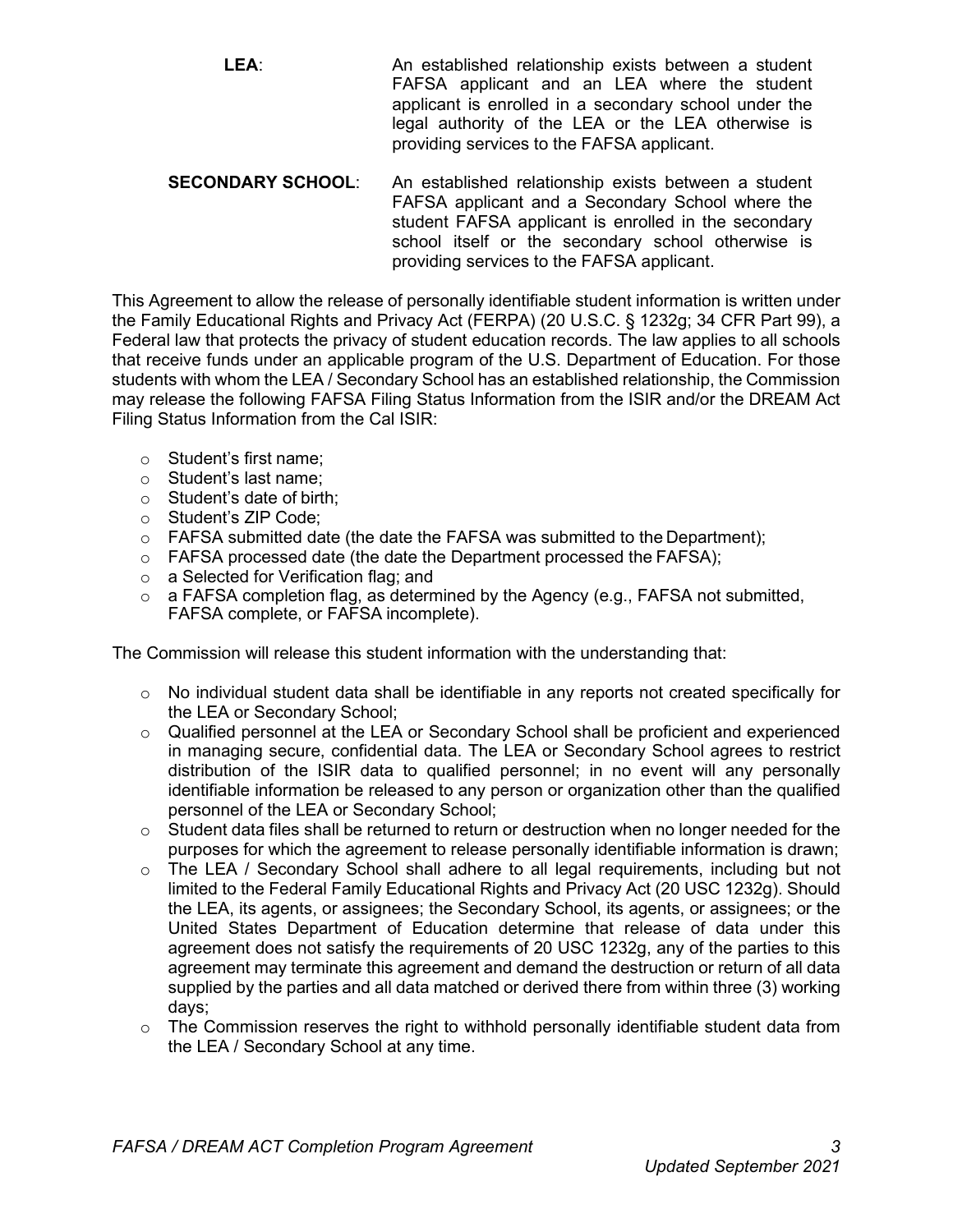# **ARTICLE III – FAFSA COMPLETION PROGRAM – INFORMATION SECURITY PROVISIONS**

The Information Security components of this Agreement are to control access to the Commission's information processing facilities and data, as well as, to provide procedure for oversight of the LEA or Secondary School's compliance with the provisions of this Agreement.

The LEA or Secondary School agrees to comply with all applicable federal, state, and local information security, confidentiality and privacy laws and regulations, Commission policies and requirements pertaining to the proper access, handling, storage, transfer, transmission, dissemination, sharing or destruction of confidential information maintained on the Commission's Grant Delivery System (GDS) WebGrants system and/or pertaining to the Commission, its programs, and its program applicants and/or recipients.

The LEA or Secondary School will execute a Grant Delivery System (GDS) WebGrants Information Security and Confidentiality Agreement and, at all times, comply with the terms and conditions thereof, prior to gaining accessing to the GDS WebGrants system. The signed GDS-WebGrants Information Security and Confidentiality Agreement must be received and approved by the Commission prior to any access being granted to the LEA or Secondary School.

The Commission reserves the right to monitor or revoke access to the Commission's network and data by an LEA or Secondary School, or any individual staff member(s) of the entity.

#### **Administrative Authorization for Access and Roles/Responsibilities**

- A. The LEA or Secondary School will use the FAFSA Filing Status Information provided under the terms of this Agreement only for purposes that are consistent with section 483(a)(3)(E) of the Higher Education Act of 1965, as amended (HEA).
- B. The LEA or Secondary School will comply, as applicable, with the requirements of the Family Educational Rights and Privacy Act (FERPA) (20 U.S.C. 1232g and its regulations codified at 34 CFR part 99).
- C. The LEA or Secondary School will not re-disclose or share the FAFSA Filing Status information or DREAM Act Filing Status information obtained from the Commission in personally identifiable form other than (1) to the FAFSA / DREAM Act applicant and to the FAFSA / DREAM Act applicant's parents if the applicant is under age 18, to the applicant if the applicant is age 18 or older or enrolled in a post-secondary institution, or to any other party with the consent of the FAFSA / DREAM Act applicant or consent of the FAFSA / DREAM Act applicant's parents if the FAFSA / DREAM Act applicant is under the age of 18, or (2) if required to do so by law and if such use is consistent with all applicable privacy laws, including the privacy provisions of section 483(a)(3)(E) of the HEA, 20 U.S.C. 1090(a)(3)(E) and FERPA.
- D. The LEA or Secondary School shall restrict access to the data provided under this Agreement to only those authorized personnel who need the data to perform their official duties in connection with the uses of the data authorized in this Agreement.
- E. The LEA or Secondary School will advise all personnel with access to the data provided under this Agreement of the confidential nature of the data, the safeguards required to protect the data, and criminal sanctions for noncompliance under applicable Federal, State or local laws.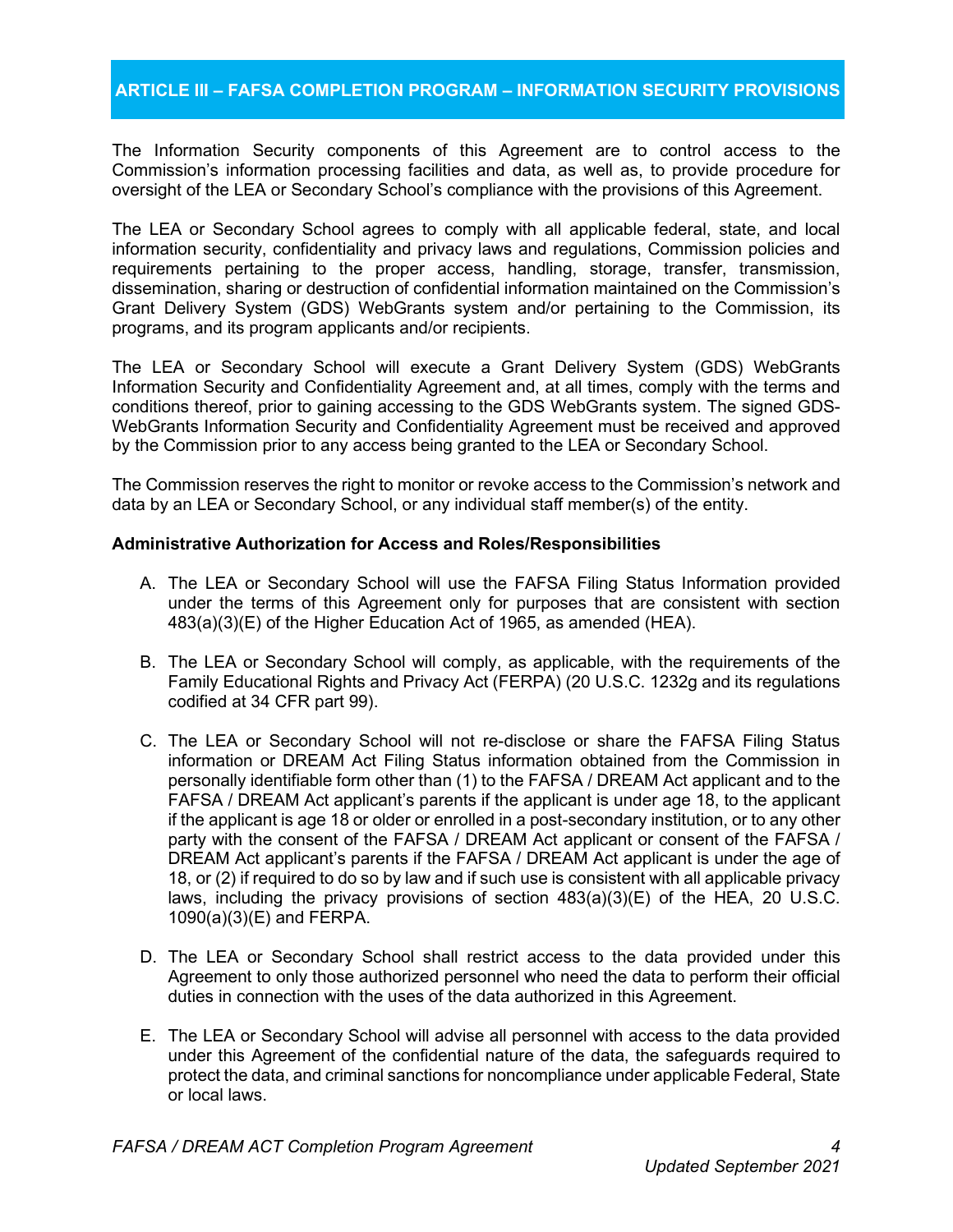- F. The LEA or Secondary School will maintain a historical record that identifies to the Commission or its representative, the identification of the individual(s) with access to the Commission's network for three (3) years following the last day of the award year.
- G. The LEA or Secondary School will immediately disable the password and ID of any employee or agent of the LEA or Secondary School whose change in employment status or duties no longer requires access to the Commission's network or data. Copies of this documentation shall remain at the LEA or Secondary School.
- H. The LEA or Secondary School will ensure that all employees or agents who require WebGrants (GDS) access will sign a "Grant Delivery System (GDS) WebGrants User Access Request Form" prior to being granted access to the WebGrants System. Such access will be granted for a period of time not to exceed one (1) year, and shall be renewed upon completion of either an annual Commission-supplied or Institutional- supplied training in areas of information security, privacy and confidentiality. Copies of this documentation shall remain at the Institution.

### **Data Security**

- A. The LEA or Secondary School will protect the integrity of the FAFSA Filing Status information / DREAM Act Filing Status information received under this Agreement from unauthorized access, use or re-disclosure.
- B. The LEA or Secondary School shall maintain a historical record that identifies to the Commission or its representative, the identification of the individual(s) with access to the Commission's network for three (3) years following the last day of the award year.
- C. Passwords and user identification numbers (IDs) are to be treated as confidential information. Employees or agents of the Institution shall not share passwords and IDs. Passwords will be changed on a regular basis, as required by the Commission.
- D. Confidential data that is no longer required for use by the LEA or Secondary School, or are determined by the Commission to be subject to return or destruction, shall be returned or destroyed in a secure manner, ensuring that no reconstruction or derivation of the data, media or materials is possible according to the California Civil Code Section 1798 et seq; Government Code Section 6250 et seq. and the State Accounting Manual (SAM) Chapter 5300.
- E. The LEA or Secondary School shall establish training programs and acceptable use policies for LEA or Secondary School employees regarding information security, privacy and confidentiality to include Commission data.
- F. The LEA or Secondary School will establish and enforce policies to ensure that Commission data and WebGrants access are conducted from secured systems on-site within the LEA or Secondary School.
- G. The Institution will notify the Commission immediately of any security, integrity or confidentiality incident(s) involving Commission data or network exposure by contacting the Commission's ITS Help Desk at 1-888-294-0148. Such incidents may include, but are not limited to unauthorized or accidental modification, destruction, disclosure, loss, or access to automated files and databases, as well as incidents involving loss, damage or misuse of information assets. Such incidents shall be followed up with a written report of the incident, signed by the AO and the Institution's Chief Executive Officer and submitted to the Commission's Information Security Officer (ISO) within ten (10) business days after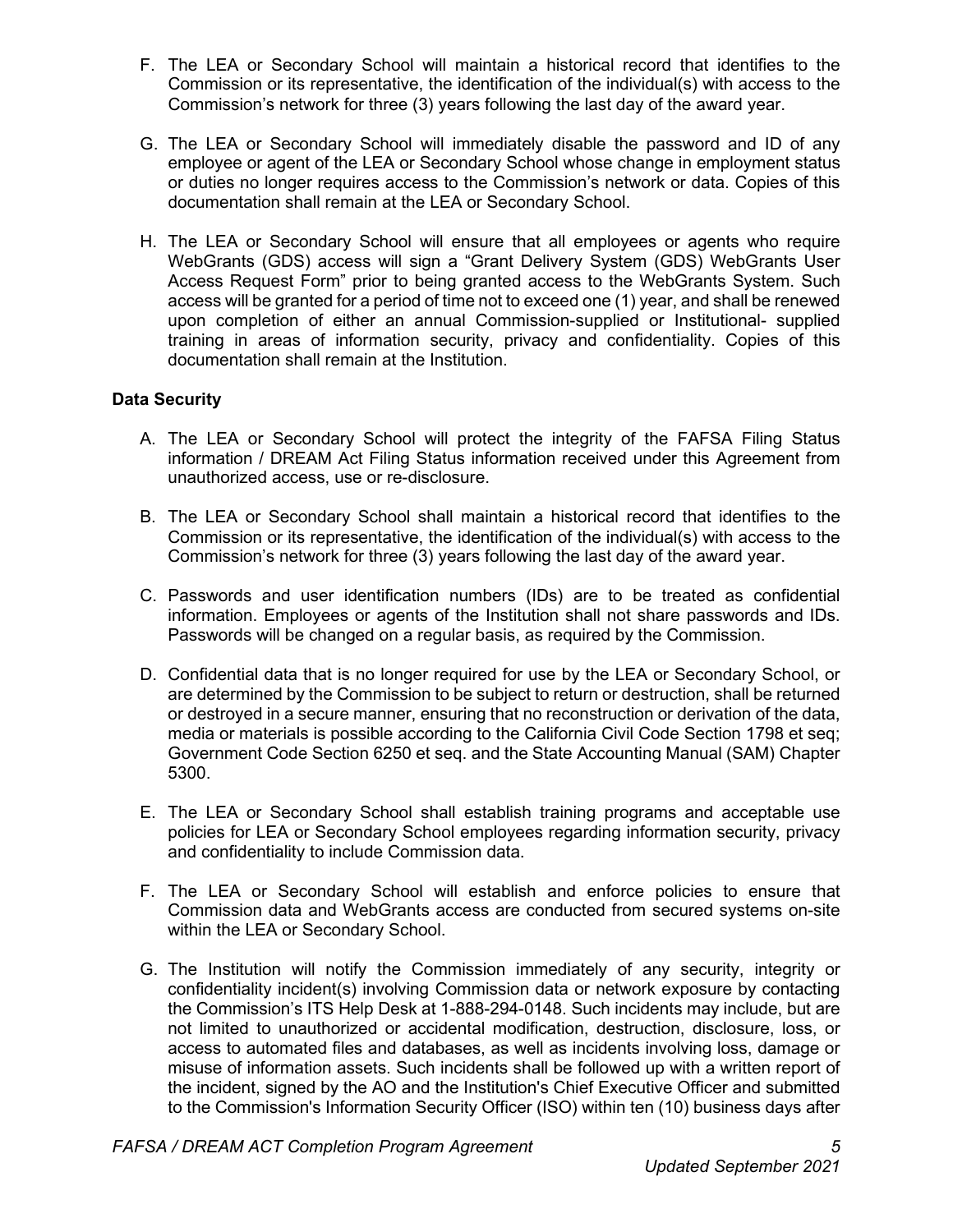the Institution's awareness of the incident.

- H. No Commission data or assets shall be transferred to or shared by the LEA or Secondary School with any third party.
- I. To the extent authorized by law the LEA or Secondary School will accept liability for any direct or consequential damages to the Commission, its network or data, caused by the negligence or intentional misconduct of itself, its employees or agents.